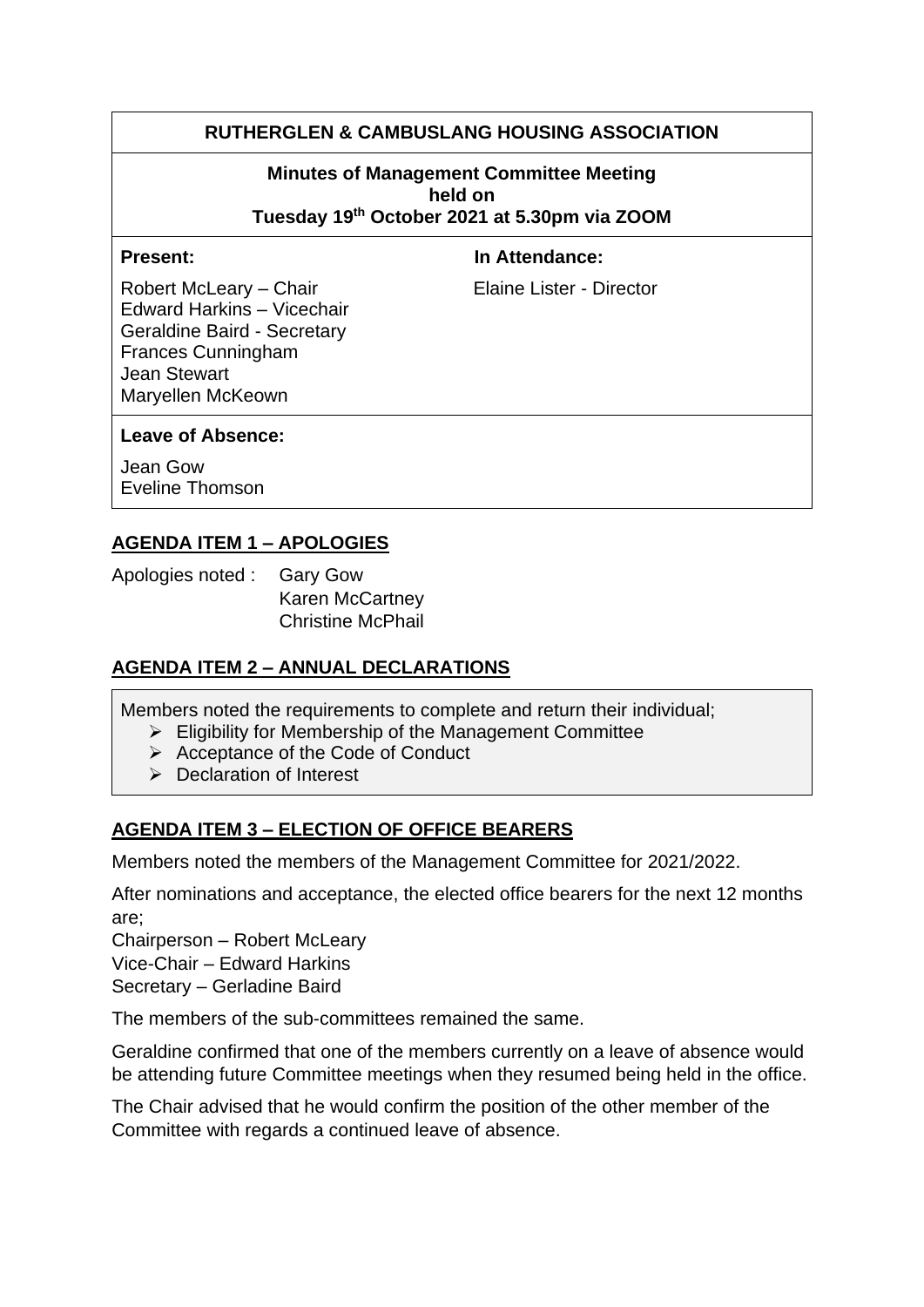# **AGENDA ITEM 4 – DECLARATIONS OF INTEREST**

Geraldine Baird declared that she was a current member of the Management Committee of North View Housing Association and the Rutherglen Community Council.

# **AGENDA ITEM 5 – MINUTES OF PREVIOUS MEETING : 7th September 2021**

The minutes of the previous meeting held on  $7<sup>th</sup>$  September were noted as a true record.

Proposed : Jean Stewart

Seconded : Maryellen McKeown

# **Agenda Item 5.1 Matters Arising**

**5.1.1 Furlough/Employees Retention Scheme** (Previous Agenda Item 3.1.1)

Committee noted that the member of staff previously on furlough had returned to working 3 days a week, remaining on furlough for the other 2 days.

## **5.1.2 Committee Recruitment** (Previous Agenda Item 3.1.3)

Members discussed the risks highlighted by the Regulator relating to the number of Committee members with more than 9 years' service and acknowledged the importance of getting new members on to the Committee.

After discussion the Committee agreed attracting new members should be made a priority objective for the Association with consideration given to forming a working group that would look at the options and progress a recruitment exercise.

## **5.1.3 Climate Control Conference** (Previous Agenda Item 3.1.4)

Committee noted the reply to a member's enquiry regarding the activities/events on social housing being supported by the Scottish Government at COP26.

## **5.1.4 Sale of Land** (Previous Agenda Item 4.2)

Committee noted that the interested party had not responded to communication from the Association regarding the valuation and legal costs.

# **5.1.5 Staff Structure Review** (Previous Agenda Item 4.3)

Elaine advised that the job descriptions for all the staff had been re-drafted and discussed with the individual members of staff. She further advised that EVH and UNITE the Union had been informed about the review.

Geraldine noted the importance of considering the cost implications against the potential benefits of streamlining processes and improving service delivery.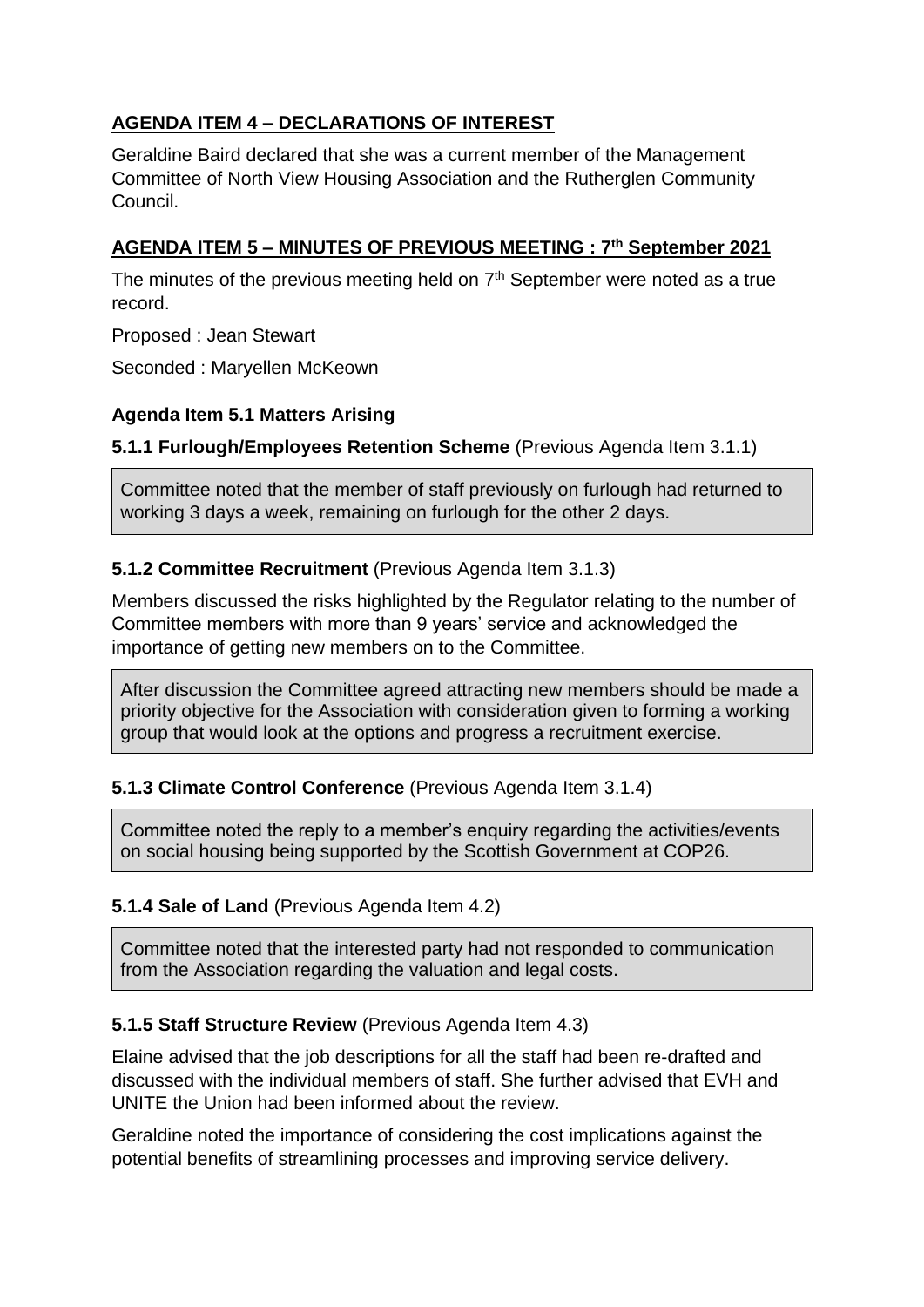Committee noted that a full report would be presented to the Staffing Sub-Committee.

#### **5.1.6 Loan Portfolio Returns** (Previous Agenda Item 5.0)

Committee noted that the return had been submitted to the Scottish Housing Regulator by the deadline.

## **5.1.7 External Audit Report** (Previous Agenda Item 6.0)

Committee noted that the annual financial accounts had been submitted to the Scottish Housing Regulator by the deadline.

#### **5.1.8 Model Rules** (Previous Agenda Item 8.0)

Committee noted that the approved Model Rules would now be submitted to the Financial Conduct Authority for registration.

#### **5.1.9 Code of Conduct** (Previous Agenda Item 10.0)

Committee noted that no advice had been given as yet regarding the option of appeal for Committee members.

## **AGENDA ITEM 6 – MINUTES OF PREVIOUS SUB-COMMITTEE MEETINGS**

## **6.1 Finance Sub-Committee – 17th August 2021**

The minutes of the sub-committee meeting held on 17<sup>th</sup> August were noted as a true record.

Proposed : Frances Cunningham

Seconded : Edward Harkins

#### **6.2 Housing Management Sub-Committee – 31st August 2021**

The minutes of the previous meeting held on 31<sup>st</sup> August were noted as a true record.

Proposed : Jean Stewart

Seconded : Frances Cunningham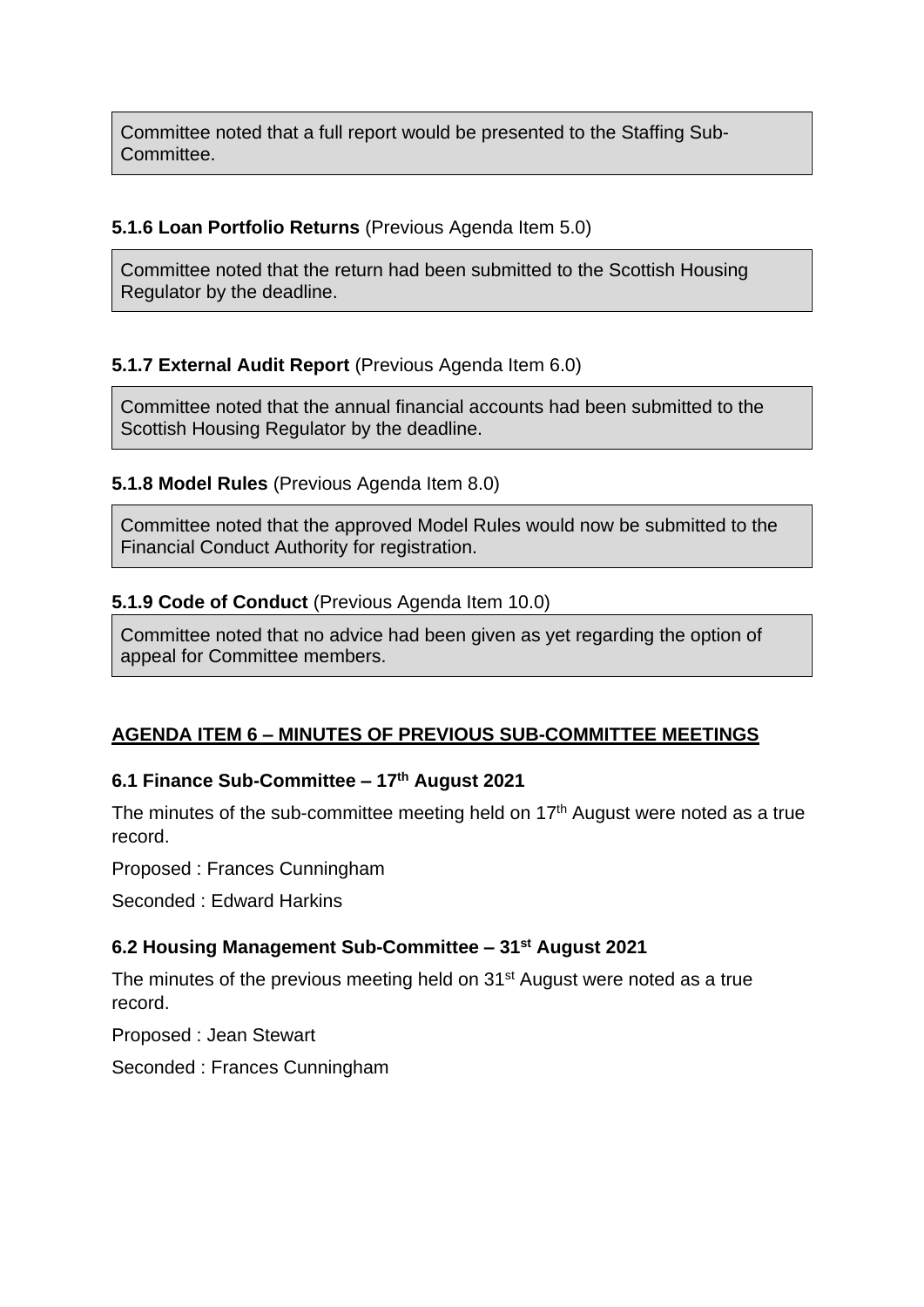#### **6.3 Maintenance Sub-Committee – 28th September 2021**

The minutes of the previous meeting held on 28<sup>th</sup> September were noted as a true record.

Proposed : Maryellen McKeown

Seconded : Robert McLeary

# **AGENDA ITEM 7 – COMMITTEE DIGEST**

#### **7.1 Working Arrangements**

Members discussed the proposed timetable for a phased return to full time office working and considered the option of 'blended working'. Although members were happy to look at the practicalities of blended working, concerns were raised about the potential impact on effective delivery of services.

Committee approved the phased return timetable and agreed to revisit the option of blended working once things have settled down and the position is clearer.

## **7.2 SHR's Quarterly COVID Return**

Committee noted the return for Quarter 2.

#### **7.3 Donation Request**

Committee approved a donation of £250 to Cambuslang Colts to help with the purchase of strips and ongoing training costs with the request that the Association be given a mention in any publicity.

#### **7.4 Annual Report**

Committee noted the publication of the Annual Report on the Association's performance as reported in the ARC for 2020/2021

## **AGENDA ITEM 8 – REVISED TREASURY MANAGEMENT POLICY**

Committee approved the revised policy.

## **AGENDA ITEM 9 – ANNUAL ASSURANCE STATEMENT**

Elaine presented the reviewed self-assessment evidence bank and highlighted some amendments made. She also presented the draft Annual Assurance Statement.